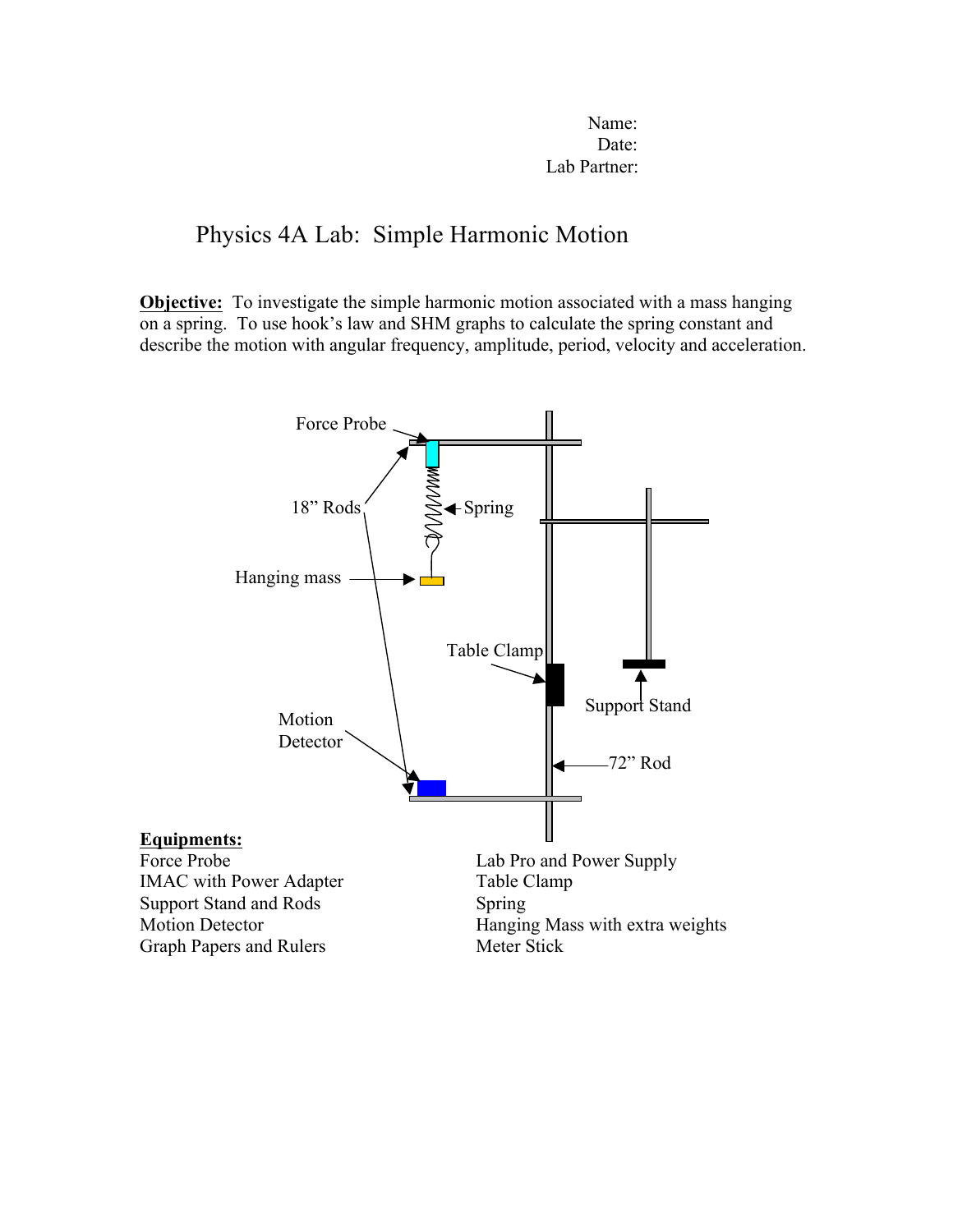# **Theory:**

We will be using a spring hanging vertically, stretched by weights connected to its lower end. If we neglect the mass of the spring, a free body diagram for the hanging mass gives:

$$
F_{net} = mg - kx = 0
$$

in equilibrium. The displacement, x, is measured from the equilibrium position of the spring without added mass. In the lab, we will vary the mass m and measure the corresponding displacement x for each mass. Since

$$
mg = kx
$$

a graph of mg versus x will have a slope of k, the spring constant.

Simple harmonic motions can be described by four quantities: angular frequency, amplitude of position, velocity and acceleration in the following equations.

$$
\overline{\omega} = \sqrt{\frac{k}{m}}
$$
  
x(t) = A cos(\overline{\omega}t) , where A is maximum displacement  
v(t) = -v<sub>0</sub> sin(\overline{\omega}t) , where v<sub>0</sub> is maximum velocity =  $\omega A$   
a(t) = a<sub>0</sub> cos(\overline{\omega}t) , where a<sub>0</sub> is maximum acceleration =  $\omega^2 A$ 

A simple harmonic oscillator consisting of a massless spring with constant k, and a mass m will have a period of oscillation

$$
T = 2\pi \sqrt{\frac{m}{k}}
$$

Solving for m gives

$$
m = \frac{k}{4\pi^2}T^2
$$

So a graph of m versus T<sup>2</sup> will be a straight line through the origin with a slope of  $\frac{k}{4\pi^2}$ . We will test this equation by varying the mass and measuring the period of oscillation.

### **Procedures:**

#### *Part 1: Hooke's Law*

1. Hang the spring onto the force sensor hook and measure how much it hangs from the hook to the bottom of the spring. Begin adding masses to the spring and measure the displacement, x, to fill in data table 1.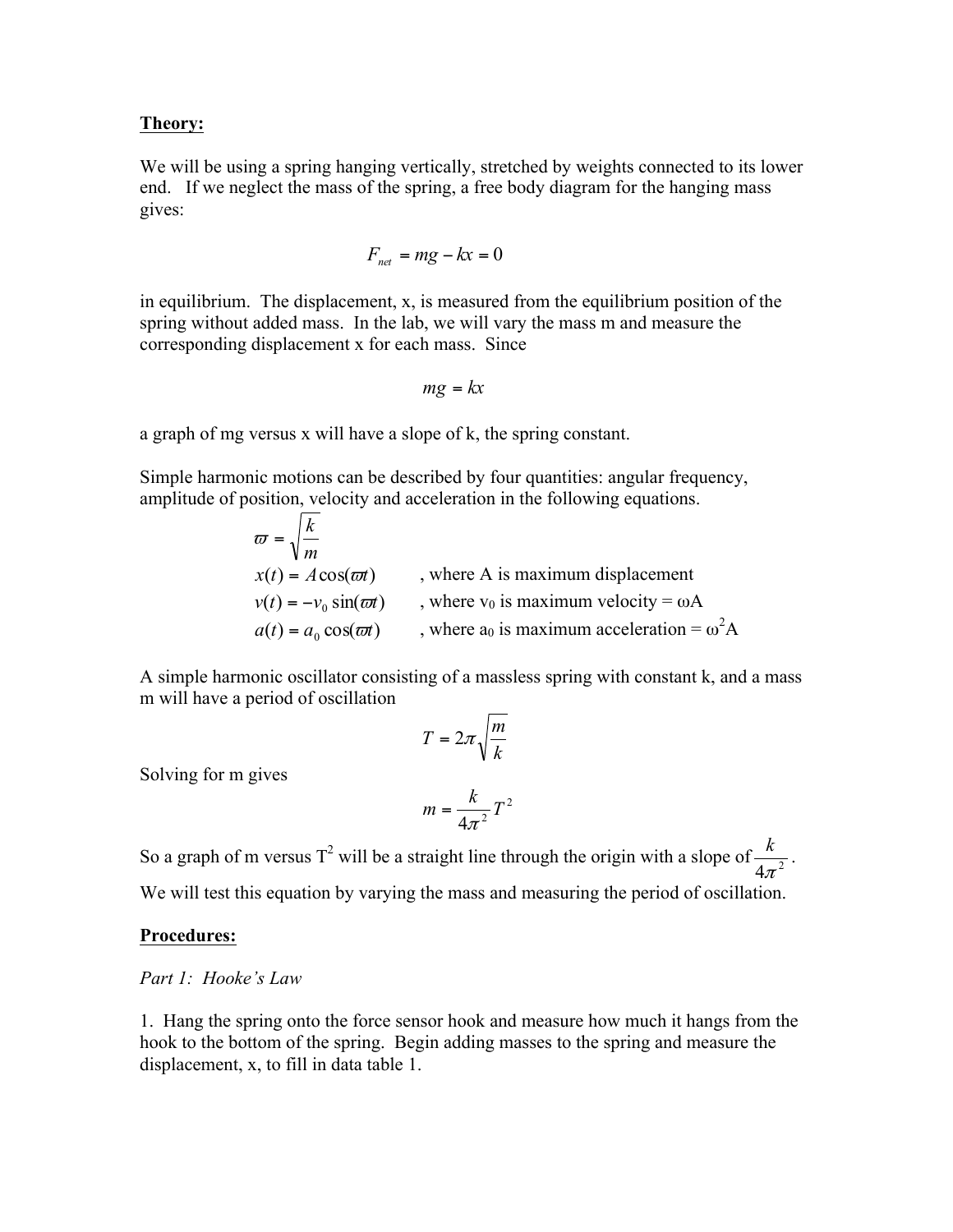Table 1: Hooke's Law

| Mass ( | Weight ( | Displacement x ( |  |
|--------|----------|------------------|--|
|        |          |                  |  |
|        |          |                  |  |
|        |          |                  |  |
|        |          |                  |  |
|        |          |                  |  |
|        |          |                  |  |

*Part 2: SHM oscillation*

1. Align the force probe and motion sensor, there should be about a 0.6- 0.75 m distance between the two.

2. Open the experimental file SHM.cmbl in the Simple Harmonic Motion folder of Physics Labs fold to graph the position, velocity and acceleration (all vs. time) simultaneously.

3. Place a total mass of about 150 g onto the spring and pull downward about  $0.1 - 0.15$ meters (3-5 inches) and let go, the spring and mass will begin to oscillate. Record the exact mass in table 2.

4. Record the data for position, velocity and acceleration while the mass/spring combo is oscillating. Record in Table 2 the number of full cycles on one of the graph and the times for that number of cycles.

| Trial          | Mass( ) | # of cycles | time for $#$ of<br>cycles ( | Period () |
|----------------|---------|-------------|-----------------------------|-----------|
|                |         |             |                             |           |
| $\overline{2}$ |         |             |                             |           |
| 3              |         |             |                             |           |
| 4              |         |             |                             |           |
| 5              |         |             |                             |           |
| 6              |         |             |                             |           |

Table 2: Oscillation Period

5. Repeat steps 3 and 4 using different hanging mass to get different periods for the oscillation to complete table 2.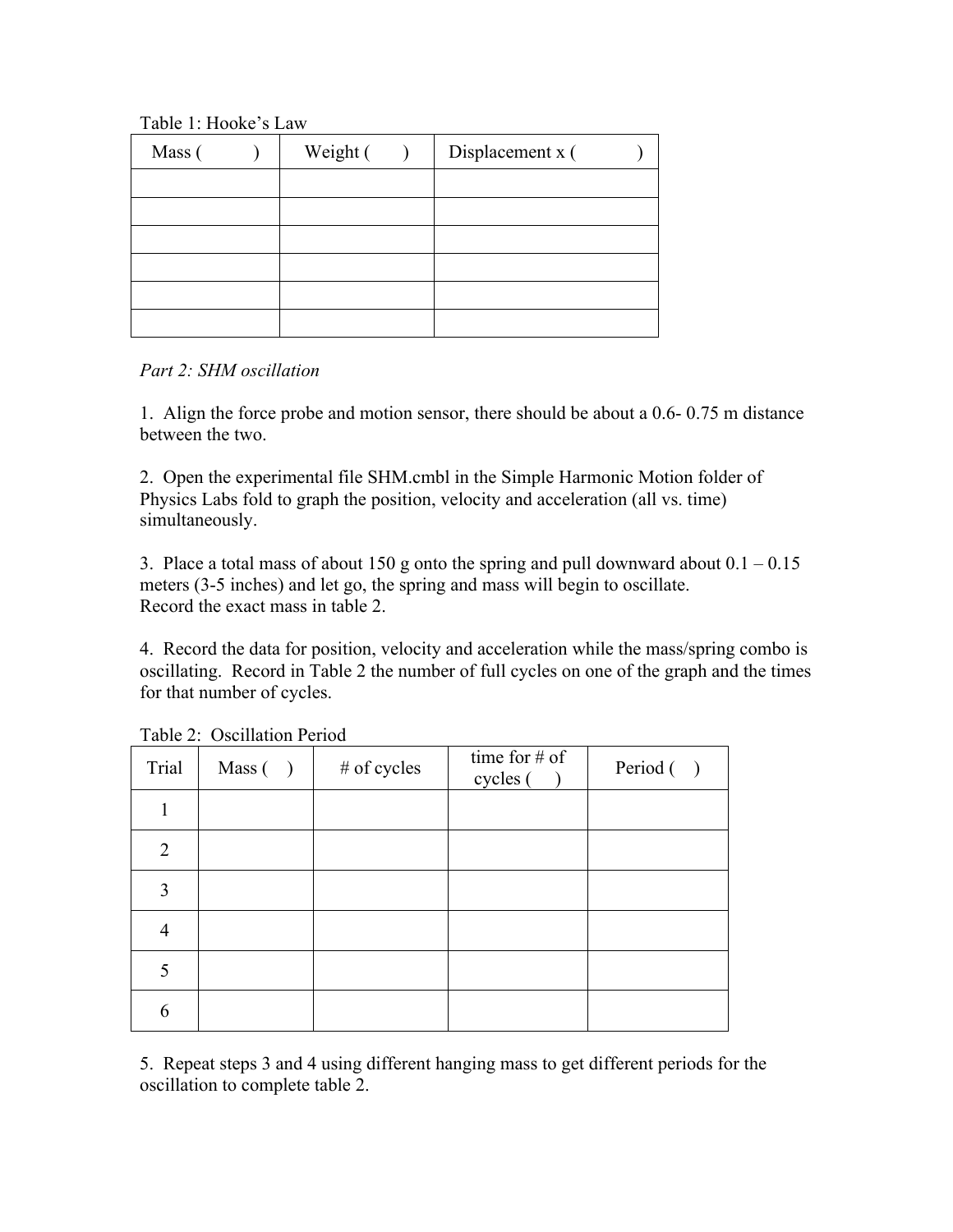## **Data Analysis:**

1. Plot the weight versus the displacement x of the stretch in the spring from the data in Table 1. Draw a best fit line and calculate the slope of this graph. Attach the graph to the end of this report. The slope of this line should be the spring constant k, show your calculation in the empty space below.

2. For table 2, determine the period by dividing the time for the cycles divided by the number of cycles and record the value in Table 2. Show a sample calculation below.

3. To check the relationship between the position and acceleration graphs, for the last trial (trial #6), from your position graph, record the period, calculate the angular frequency,  $\omega = 2\pi/T$ , and maximum acceleration,  $a_0 = \omega^2 A$  (using the measure amplitude of the position). Show calculations below. Record these values from your acceleration graph. Compare the values of the maximum acceleration obtained from these two graphs and explain any discrepancy.

From position graph:

| <u>тт</u><br> |  |  |  |  |  |
|---------------|--|--|--|--|--|
|---------------|--|--|--|--|--|

From acceleration graph:

T = \_\_\_\_\_\_\_\_\_\_\_\_\_\_\_\_, ω =\_\_\_\_\_\_\_\_\_\_\_\_\_\_\_\_\_ measured a0 = \_\_\_\_\_\_\_\_\_\_\_\_\_\_\_\_\_\_

Show the calculate for the % difference of  $a_0$ 

% difference of  $a_0 =$